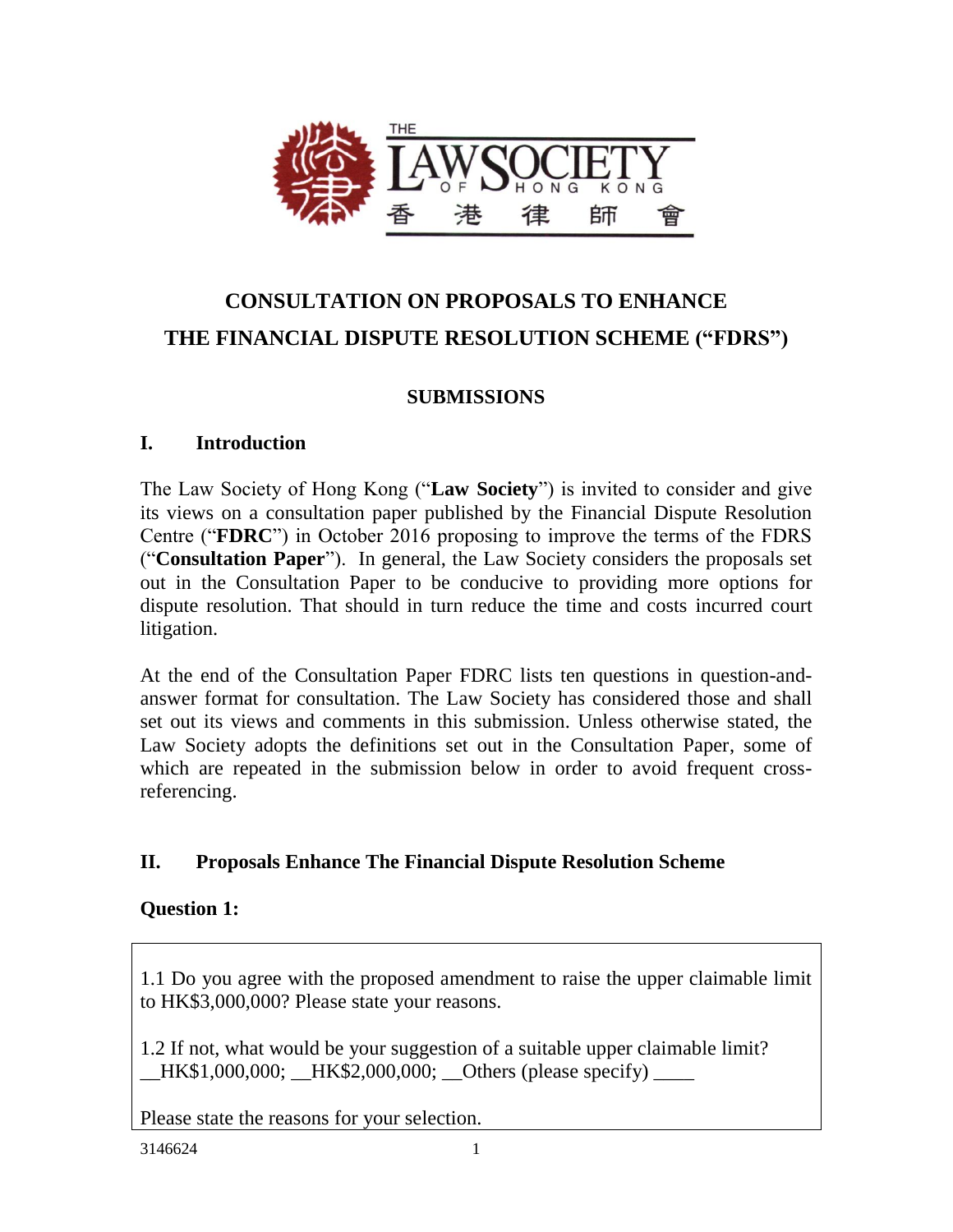## **Law Society's Response:**

1. The Law Society agrees with the proposed amendment to raise the upper claimable limit to HK\$3,000,000. The objective of the FDRS is "to provide consumers with an alternative avenue which is independent and affordable for resolving monetary disputes". Based on the complaint enquiries received by the FDRC from 2012 to 2015, certain cases could not be proceeded because the claim amount exceeded the maximum claimable limit. This is contrary to the objective of the FDRS. The upper claimable limit should be adjusted to reflect market needs and prevailing practices in other overseas jurisdictions. It should also be brought in line with the monetary jurisdictional limits of the District Court.

## **Question 2:**

2.1 Do you agree that a single maximum claimable amount continues to be applicable for the banking and securities industries? If not, why?

2.2 If there are two different maximum claimable amounts, what would be your suggestion of suitable upper claimable limits for the banking and the securities industries respectively?

Please state the reasons for your suggestion.

## **Law Society's Response:**

2. The Law Society considers a single maximum claimable amount continues to be applicable for the banking and the securities industries. This is because of the overlap between the industries and they are often referred to hand in hand. To have two different maximum claimable amounts would cause confusion to the public and could result in unnecessary disputes.

## **Question 3:**

3.1 Do you agree to extend the limitation period for lodging Claims to 36 months? Why or why not?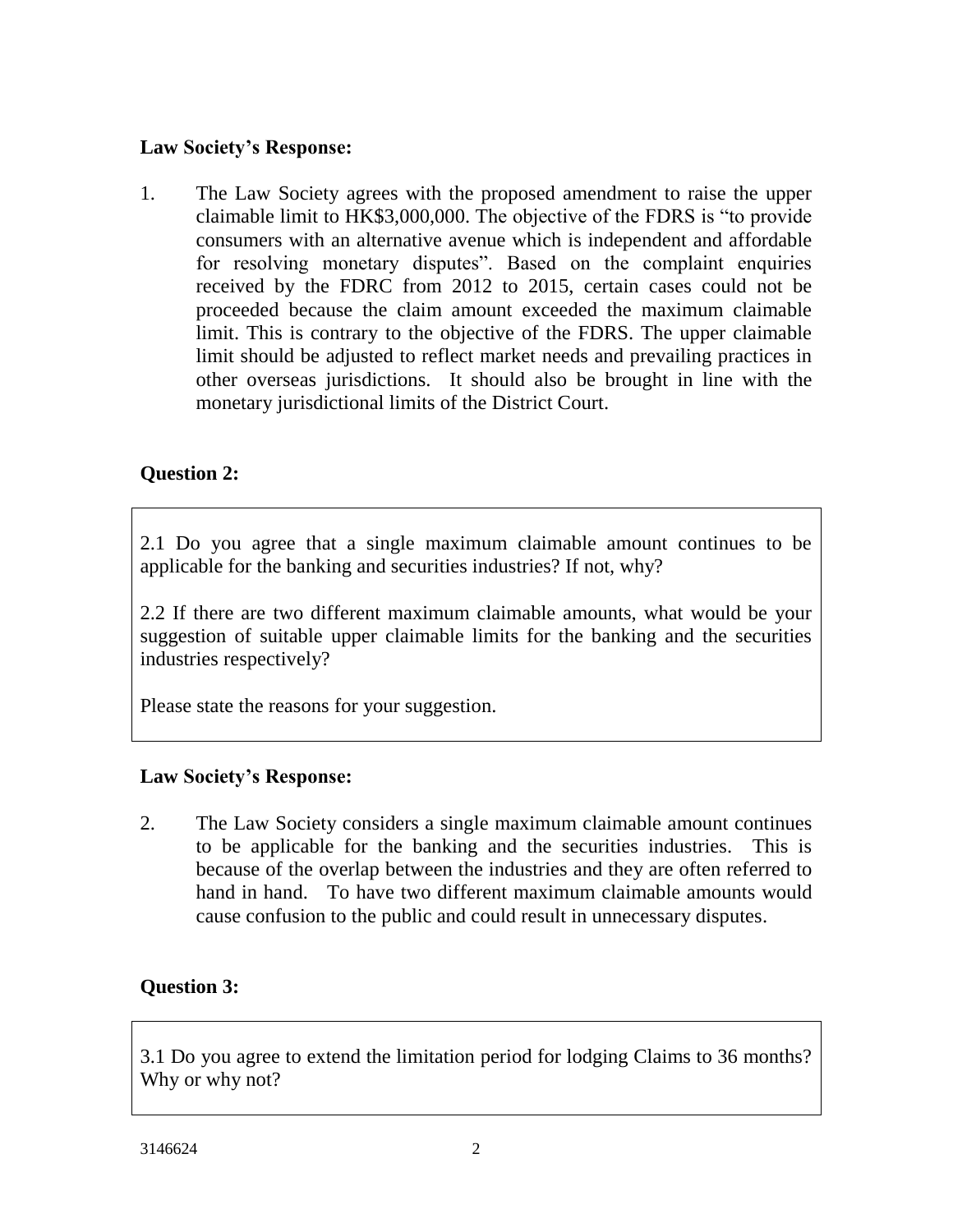3.2 Do you have other suggestions on the limitation period? 12 months; 24 months; 48 months; 60 months; 72 months; Others (please specify)  $\_\_$ 

Please explain your choice.

# **Law Society's Response:**

3. The Law Society considers the limitation period for lodging Claims should be consistent with the general state of the laws of Hong Kong and the provisions under the Limitation Ordinance (Cap. 347). It would also be in line with international standards.

# **Question 4:**

4.1 Do you agree with the proposal to extend the service scope to cover Claims from  $SEs<sup>1</sup>$  (as defined in paragraph 2.33 of this Consultation Paper)? Why or why not?

4.2 Besides the proposed definition of SEs in paragraph 2.33 of this Consultation Paper, do you have any other suggestions to define the size of a small business? Please provide elaborations on your suggestions.

4.3 Do you agree that an FI qualifying as an SE could file a Claim as an EC against another FI? Please explain

# **Law Society's Response:**

- 4.1. The Law Society agrees with the proposal to extend the service scope to cover claims from SEs as this would benefit all stakeholders and promote the resolution of disputes in a more simple and straightforward manner.
- 4.2. The Law Society has no comment for now on the proposed definition of SEs in paragraph 2.33 of the Consultation Paper, but would suggest that the FDRC should consider also offering its services to enterprises and corporations which are less financially capable, notwithstanding the definition. The scheme should have certain flexibility.

 $\overline{a}$ 

 $1$  SEs = Small Enterprises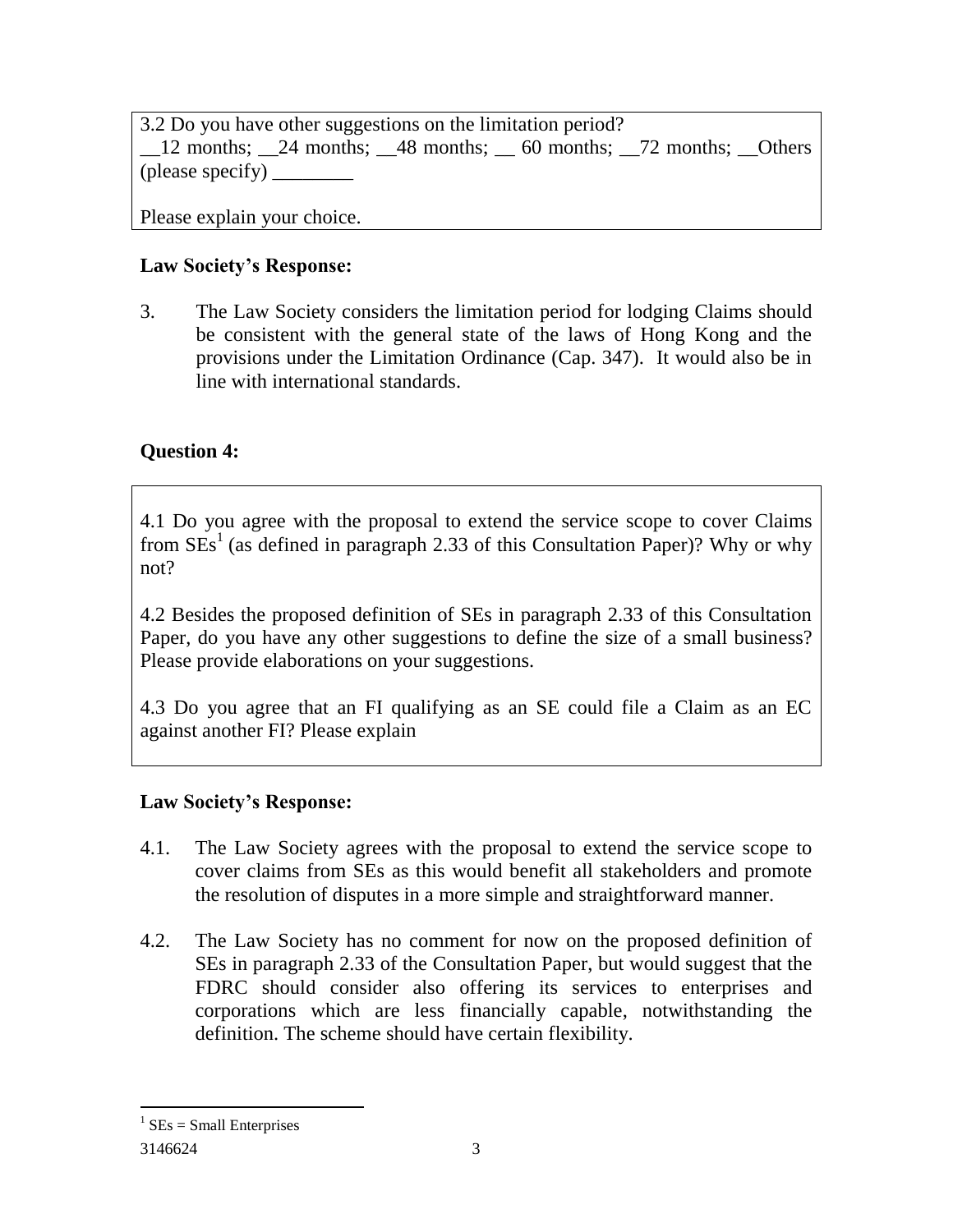4.3. The Law Society agrees that an  $FI^2$  qualifying as an SE could file a Claim as an  $EC<sup>3</sup>$  against another FI. The spirit of the FDRC should be to provide options to the public at large and to make dispute resolution more easily accessible. Limitations should therefore be kept to a minimum.

## **Question 5:**

5.1 Do you agree that the FDRC should deal with cases under current court proceedings without the claimant withdrawing the case from the Court? Why or why not?

5.2 For PD31 cases, do you agree that the maximum claimable amount be set at an amount in tandem with the future monetary jurisdiction of the District Court? Please give your reasons.

5.3 Do you agree that parties to the mediation in PD31 cases at the FDRC can be legally represented as elaborated in paragraph 2.43 of this Consultation Paper? Please explain.

## **Law Society's Response:**

- 5.1. The Law Society takes the view that the FDRC should allow parallel proceedings i.e. cases under the current court proceedings could be taken up by the FDRC without the claimant withdrawing the case from the Court. The reasons in support of allowing the parallel proceedings are that
	- (a) a serial process<sup>4</sup> can cause injustice as it means that the claimant needs to exhaust one process before taking that to the next; and
	- (b) a serial process could also render the potential claim to be timebarred.

 $\overline{a}$  $^2$  FI = Financial Institution which is a member of the FDRS

 $3 \text{ EC}$  = Eligible Claimant and which refers to an individual or a sole proprietor having or who had a customer relationship with an FI, or an individual or a sole proprietor who has been provided with a Financial Service (and where appropriate including a small private company defined as SE under this proposal)

<sup>&</sup>lt;sup>4</sup> i.e. if an EC wishes to pursue the mediation/arbitration process at the FDRC, the EC has to withdraw the case from the Court before lodging the application with the FDRC (paragraph 2.38 of Consultation Paper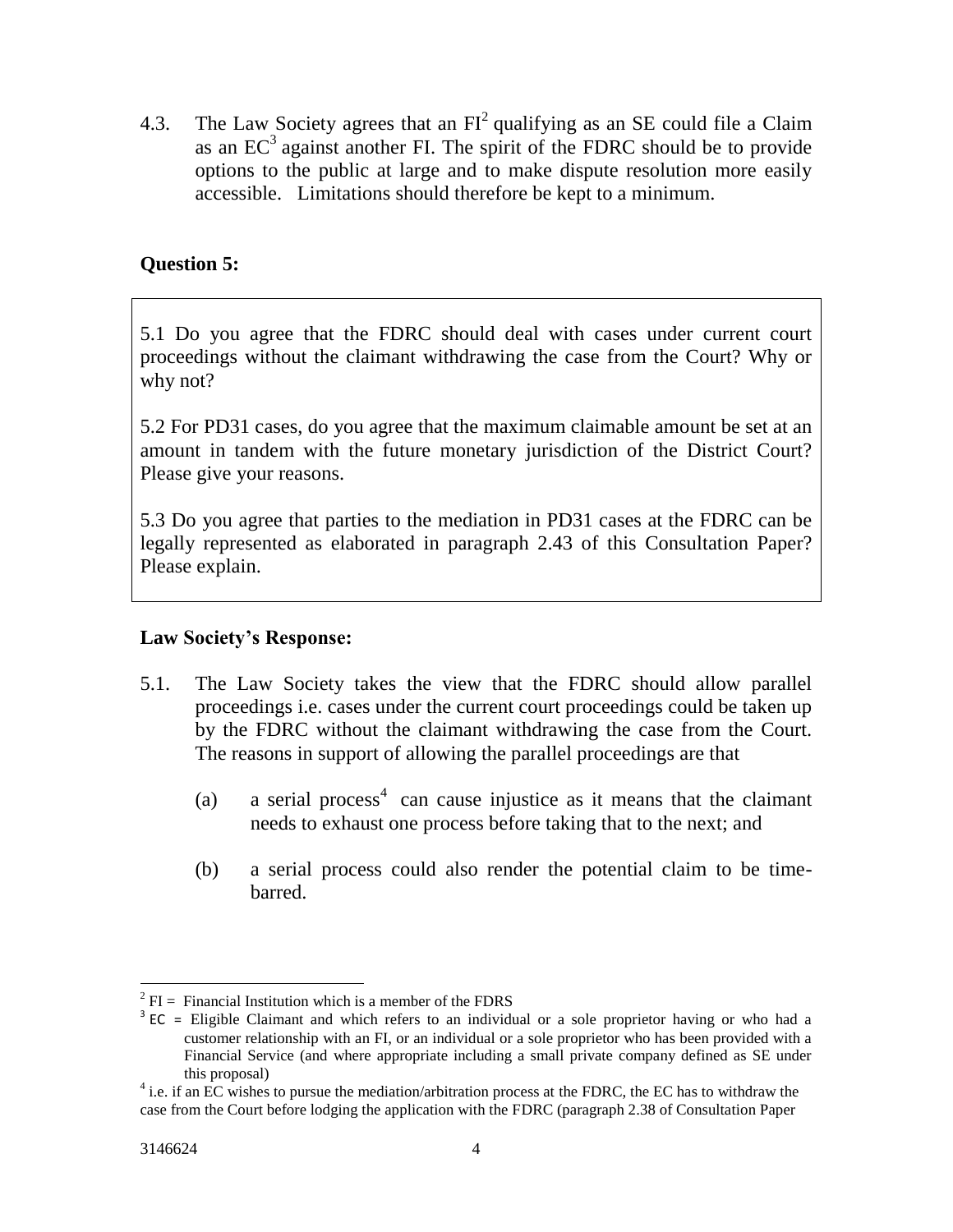Thus it is not necessary to require an EC to withdraw his case from the Court if he decides to file an application to the FDRC for *mediation service*. Additionally, we reckon that mediation is a voluntary process where an EC must not be subject to unreasonable limitation on his access to the Court for justice.

If an EC intends to file an application to the FDRC for *arbitration service,* the Law Society considers that the general practice of the Court to *stay* a proceeding for arbitration should be applicable. It allows the Court to maintain a supervisory role on the arbitration without having any influence on the arbitration proceeding. Again there is no need for the EC to withdraw his proceedings.

Some members however caution that parallel proceedings between litigation and mediation/arbitration may increase the overall costs in the disposal of the issues in disputes.

- 5.2 There should be no maximum claimable amount for PD 31 cases given the unlimited jurisdiction of the court.
- 5.3 Parties to a mediation in PD31 cases at the FDRC should have the option to be legally represented. The attitude to the FDRC should be to maximize the options available to the parties while affording due process.

## **Question 6:**

Do you agree that, subject to a prior mutual agreement between an FI and a claimant, the FDRC could consider handling disputes which exceed its certain amended Intake Criteria, as specified in paragraph 3.1(a) and (b) of this Consultation Paper? Why or why not?

#### **Law Society's Response:**

- 6. The Law Society understands that the "amended Intake Criteria as specified in paragraph 3.1(a) and 3.1(b)" refer to the following criteria:
	- a) a claimable amount in excess of the amended maximum claimable amount;
	- b) the amended limitation period for lodging Claims.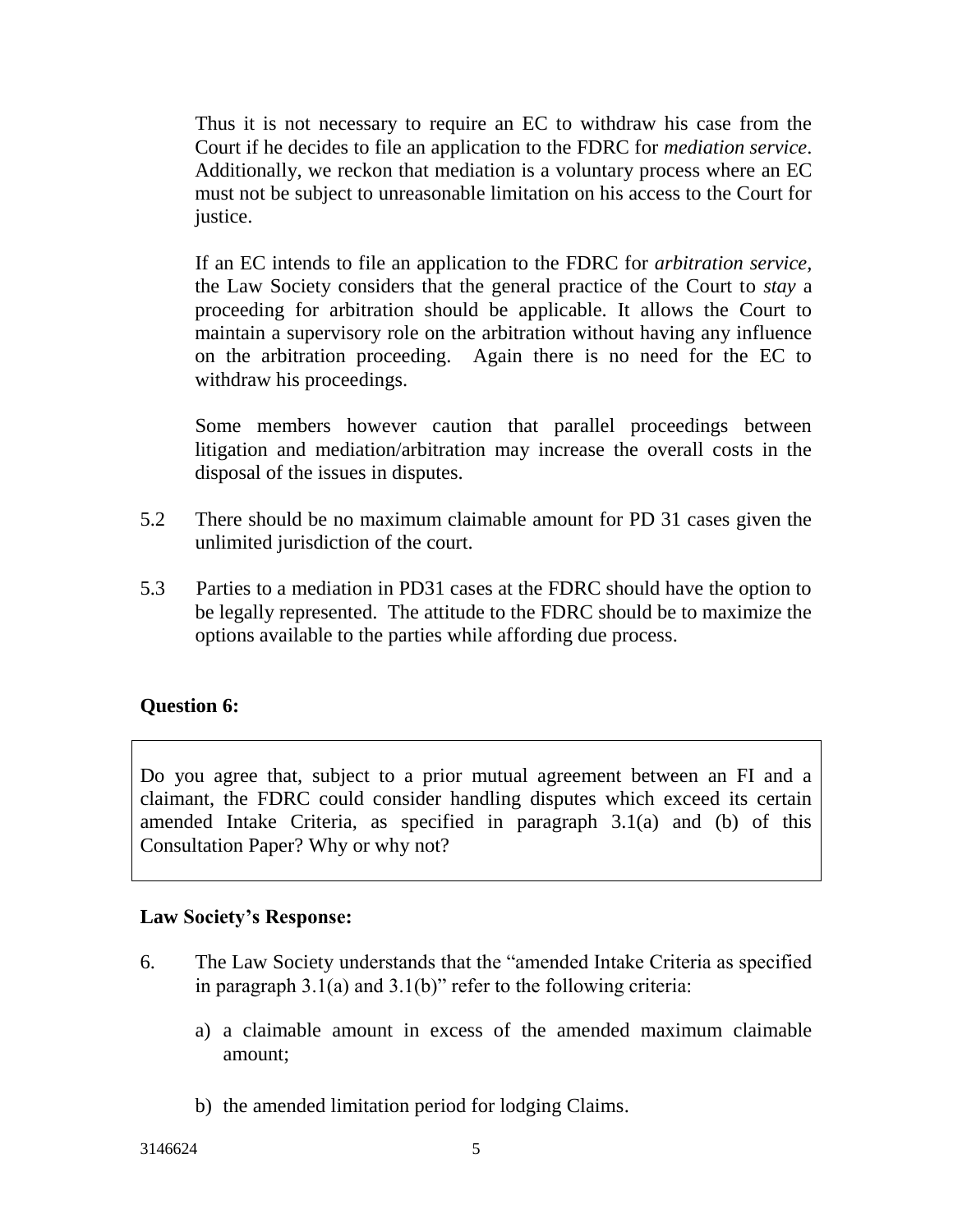The Law Society agrees that subject to a prior mutual agreement between an FI and a claimant, the FDRC could consider handling disputes which exceed the above amended Intake Criteria insofar as the claimable amount is concerned, because the parties' agreement ought to be respected. As for the limitation period, there is no point for the parties to agree to mediate/arbitrate a case after expiry of the Limitation Period. That could only be window dressing, and would on the other hand cause chaos, if one party thinks it can keep going to a forum after a limitation period has expired. The Law Society repeats the comments in paragraph 3 above and further refers to the observations in paragraph10 below.

## **Question 7:**

7.1 Do you agree that when there is a financial dispute between an EC and an FI, the FI may refer the financial dispute to the FDRC, subject to the consent of the EC? Why or why not?

7.2 Do you agree that when there is a Claim by an EC against an FI, the FI with a counterclaim may lodge the counterclaim to the FDRC, subject to the consent of the EC? Why or why not?

7.3 Do you agree with the arrangement that the FI can pay for the mediation and/or arbitration fees for their customers if the FI so wishes? Why or why not?

#### **Law Society's Response:**

- 7.1 Subject to our views set out in the Responses to Question 5.1 above, the Law Society in general agrees that when there is a financial dispute between an EC and an FI, with the consent of the EC, the FI may refer the financial dispute to the FDRC. This is because of the agreement of both parties which ought to be respected.
- 7.2 Some members consider that when there is a Claim by an EC against an FI, subject to certain conditions (i.e. the counterclaim arises from the same contract or factual matrix), the FI with a counterclaim should be entitled to lodge it with the FDRC with the consent of the EC. The aim is to promote efficiency and cost efficacy and minimise duplicity of proceedings where appropriate.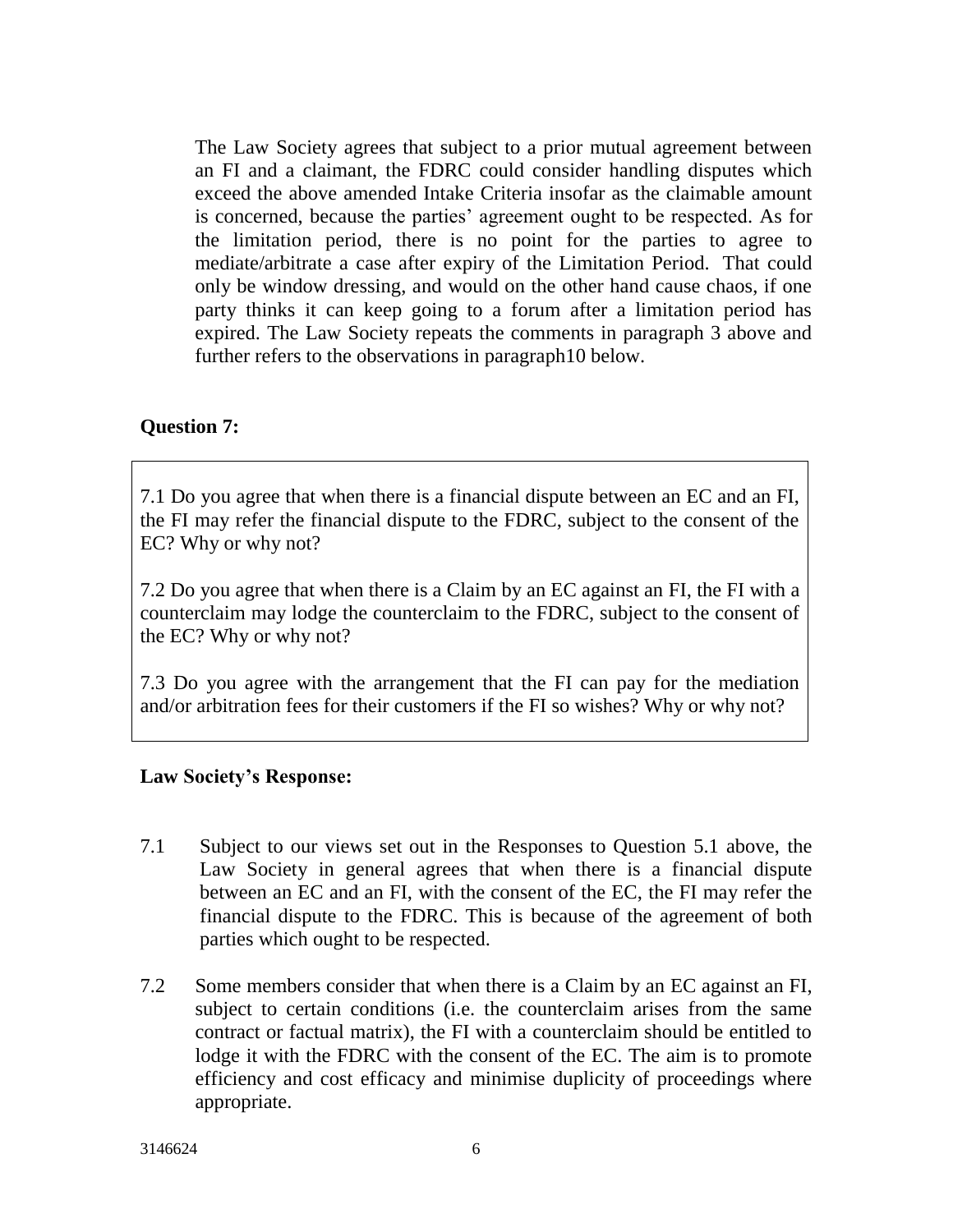7.3 Provided the mediators and/or arbitrators sign a declaration of impartiality and are members of the FDRC's panel, it should not matter who pays for the mediation and/or arbitration fees. If the FI's customers agree to this, the FI should be free to pay for such fees. The process should remain the same irrespective of who pays.

## **Question 8:**

8.1 Do you agree that options of "mediation only" and "arbitration only" in addition to the original "mediation first, arbitration next" be offered to the parties with mutual agreement? Please state your reasons.

8.2 Do you agree that such "mediation only" or "arbitration only" option should not be available for "normal" cases under the FDRS? Why or why not?

#### **Law Society's Response:**

- 8.1 The Law Society agrees that options of "mediation only" and "arbitration only" in addition to the original "mediation first, arbitration next" be offered to the parties with mutual agreement. The ability for the parties to elect either option or both will increase the accessibility of the FDRS.
- 8.2 The Law Society does not agree that such "mediation only" or "arbitration only" option should not be available for "normal" cases under the FDRS. This would add an unnecessary layer of complication. The FDRS should promote party autonomy.

#### **Question 9:**

Do you agree with the proposed revised fee scale for dispute resolution services of the FDRC? Please provide your comments and/or suggestions.

#### **Law Society's Response:**

9 The Law Society does not have any particular comments and/or suggestions in relation to the proposed revised fee scale for dispute resolution services of the FDRC. It queries the need for a distinction

3146624 7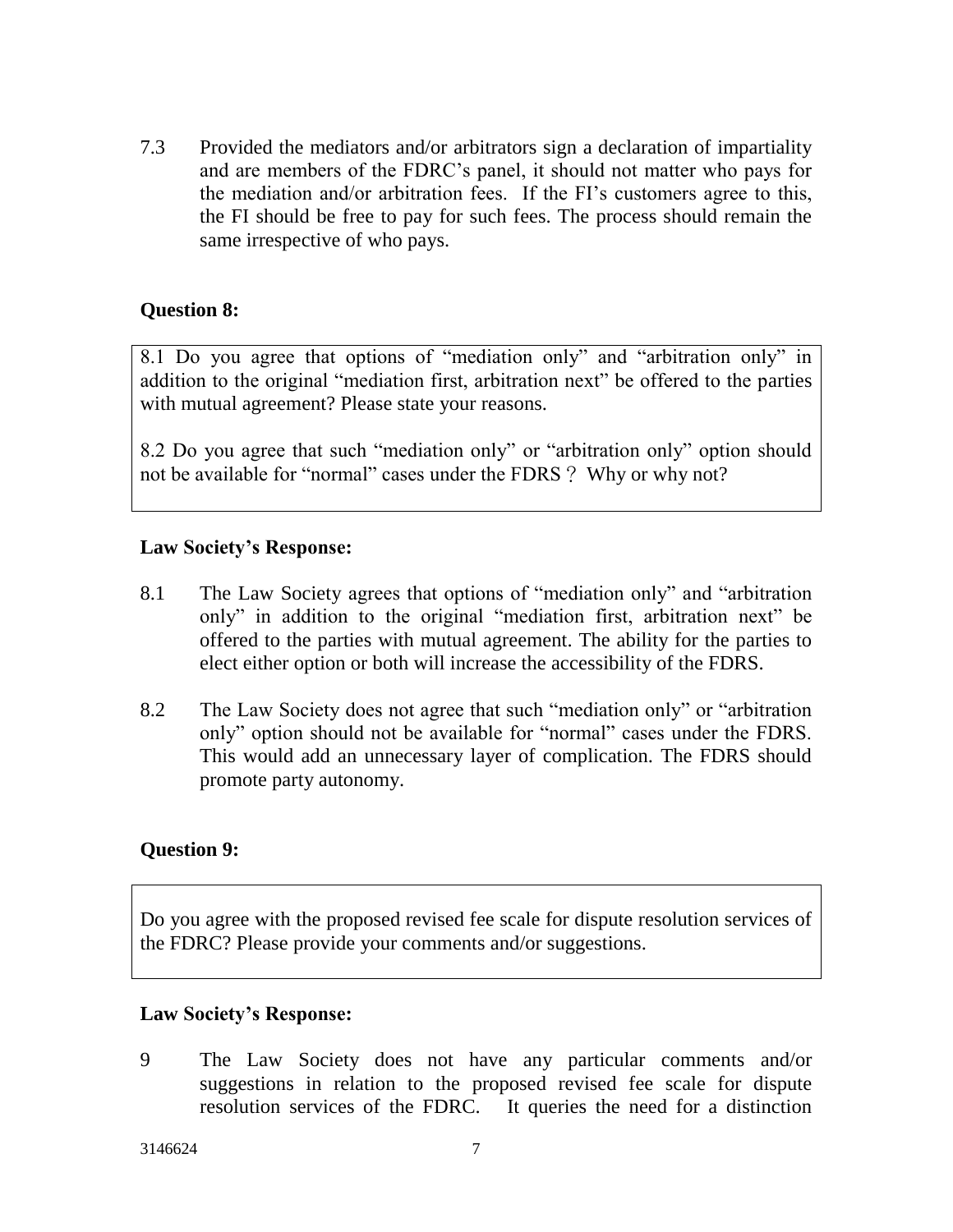between fees in a documents only arbitration and an in-person hearing as procedurally, the only difference is whether a hearing is conducted. Simplicity is key and this is typically achieved by adopting a streamlined approach.

## **Question 10:**

Do you agree that the FDRC could re-consider the rejected applications if they now fall within the amended Intake Criteria? Why or why not? Please give your reasons.

#### **Law Society's Response:**

10 The Law Society agrees that the FDRC could re-consider the rejected applications if they now fall within the amended Intake Criteria. This is provided the Claims fall within the limitation period. Increasing the accessibility of the FDRS and allowing the public to have alternatives for dispute resolution would be a positive development.

## **Other Comments:**

- 11. According to the FDRC, all FIs which are authorised by the Hong Kong Monetary Authority or licensed by/registered with the Securities and Futures Commission, except those institutions which only provide credit rating services, are required to join the FDRS as members who are obligated to enter into [mediation](http://www.fdrc.org.hk/en/doc/FDRC_ToR_Section_A_en.pdf) and/or [arbitration](http://www.fdrc.org.hk/en/doc/FDRC_ToR_Section_A_en.pdf) in respect of any [Eligible Dispute.](http://www.fdrc.org.hk/en/doc/FDRC_ToR_Section_A_en.pdf)
- 12. The Law Society considers the FDRS consists of a mandatory element for which all FIs are bound to enter into mediation and arbitration in respect of any [Eligible Dispute.](http://www.fdrc.org.hk/en/doc/FDRC_ToR_Section_A_en.pdf) Therefore, it is important that all panel mediators and panel arbitrators of the FDRC are able to provide appropriate services to the parties in order to protect the interests and rights of the parties which would safeguard the access to justice and the rule of law.
- 13. Moreover, having considered the proposed increase in the claimable limits under the FDRS and the potential effects to the parties, the Law Society suggests that the FDRC to consider to review the admission requirements